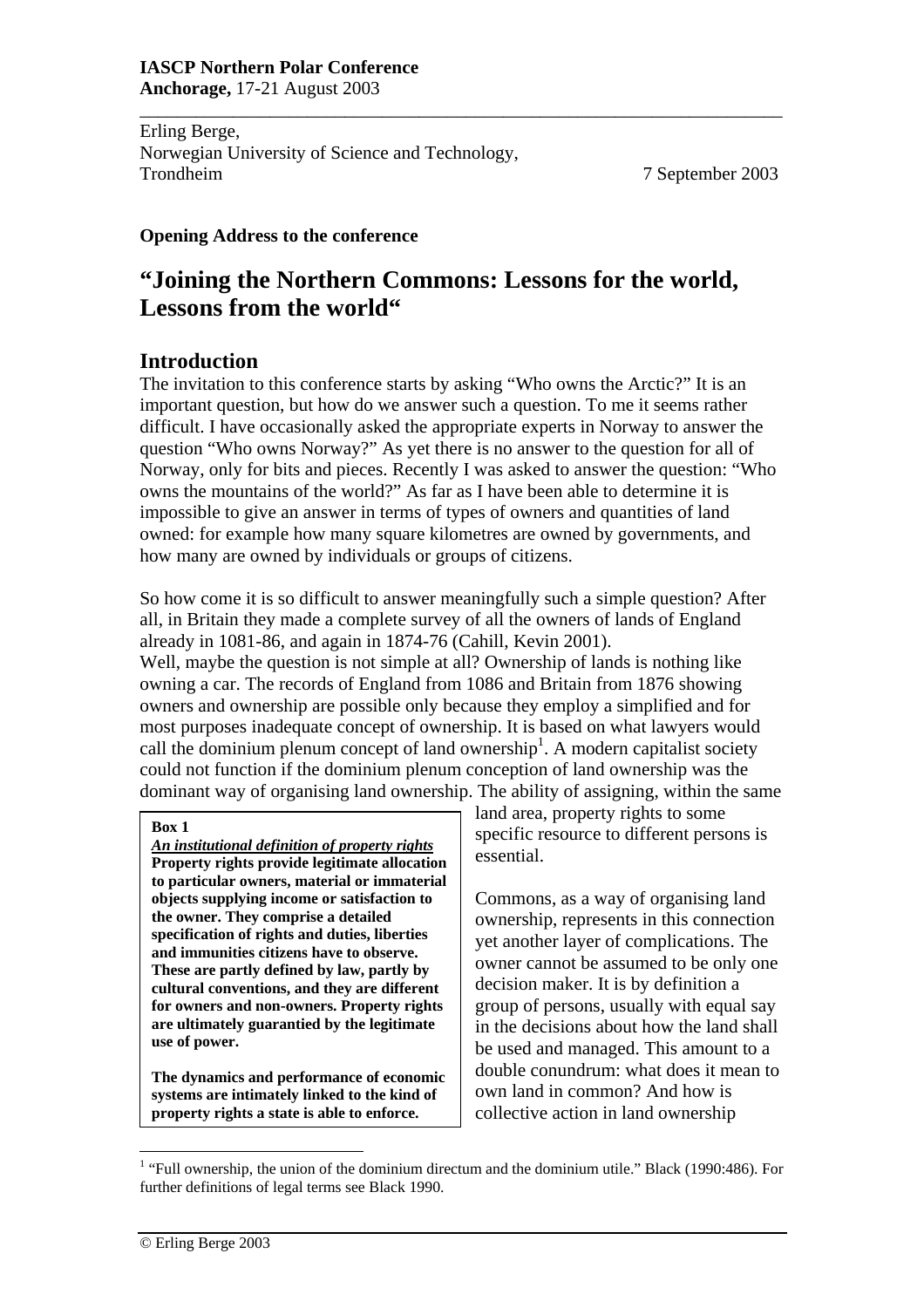## **IASCP Northern Polar Conference**

**Anchorage,** 17-21 August 2003

possible? These questions lie at the heart of our organisation, "The International Association for the Study of Common Property".

\_\_\_\_\_\_\_\_\_\_\_\_\_\_\_\_\_\_\_\_\_\_\_\_\_\_\_\_\_\_\_\_\_\_\_\_\_\_\_\_\_\_\_\_\_\_\_\_\_\_\_\_\_\_\_\_\_\_\_\_\_\_\_\_\_\_\_\_\_

## **The International Association for the Study of Common Property**

The association was established in 1989, but had its immediate roots in a network of researchers started in 1984 and an important conference organised by the National Research Council of the US in 1985 (Bromley 1992). After the establishment of the association the first conference was held in 1990. At first there were conferences every year except 1994. After 1996 it has been bi-annually. Since 2001 we have been able to supplement the biannual conferences with regional conferences. This year there are three regional conferences.

One of the great and appealing aspects of the association is it multi-disciplinarity. It involves scholars and practitioners from biology, ecology, and forestry on the one hand to anthropology, economics, and political science on the other. The intellectual history of the association is, however, much longer than since 1984. Commons have been studied since ancient times in law and history<sup>2</sup>. In social science it became a big topic in 1968 with the publication of Garrett Hardin's "The Tragedy of the Commons" This article created space for the commons in the social sciences. It virtually created a whole industry of commons studies around the world.

Some of the conclusions reached are now considered so robust that they may be passed on as advice for resource governors. Other conclusions are more tentative and needs further research – of course. For a research organisation to conclude that more research is needed is hardly surprising. But the need for empirical verification of theoretical conjectures is very aptly illustrated in our own intellectual history.

Hardin's article is about global population growth. But it was interpreted as a model of resource governance. Hardin's model for resource destruction assumes profit maximising individuals as the only actors of the system, it further assumes that there is no interaction among the users of a resource system that may lead to tacit or organised limits on usage. If these assumptions are true then, admittedly, the tragedy occurs. But quite a few in the social sciences doubted that this was useful assumptions. People do talk to each other, and they tend to cooperate. In most local communities around the world the tragedy was difficult to discover. But some kinds of commons, such as the ocean fisheries of the world, were also obviously tragedies.

In a review article at 30th anniversary of the original article Hardin himself concluded:

"… the weightiest mistake in my synthesizing paper was the omission of the modifying adjective "unmanaged." In correcting this omission, one can generalize the practical conclusion in this way: "A 'managed commons' describes either socialism or the privatism of free enterprise. Either one may work; either one may fail: 'The devil is in the details.' But with an unmanaged commons, you can forget about the devil: As overuse of resources reduces carrying capacity, ruin is inevitable." (1998:682).

But there is also another lesson to learn from the history of the Hardin paper. In hindsight the one of the most remarkable thing about the "Tragedy of the Commons"

<sup>&</sup>lt;sup>2</sup> See e.g. Main 1861, 1875, Probyn 1881, Ross1883; for a recent survey see Grossi 1977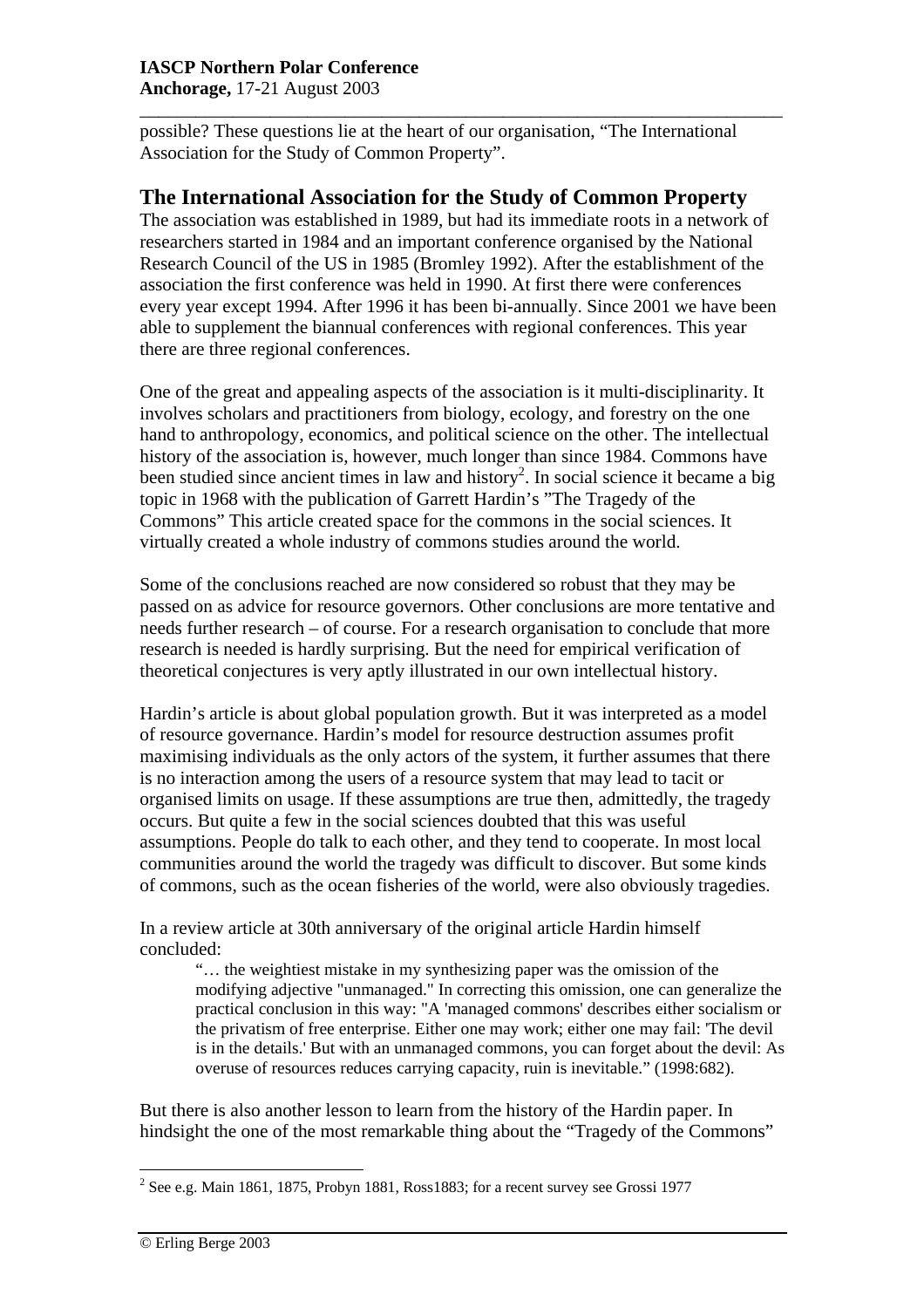\_\_\_\_\_\_\_\_\_\_\_\_\_\_\_\_\_\_\_\_\_\_\_\_\_\_\_\_\_\_\_\_\_\_\_\_\_\_\_\_\_\_\_\_\_\_\_\_\_\_\_\_\_\_\_\_\_\_\_\_\_\_\_\_\_\_\_\_\_ article is how immediately the metaphor was adopted as a true description of reality by bureaucrats and politicians as well as academics more interested in models than in observations. This observation may raise questions about the education and worldviews of professionals. In my view the question about the education of professionals both in the various government bureaucracies and in the development aid organisations is one of the most important questions of the contemporary development discussion. But that is not a topic for this paper.

In particular, the widespread acceptance of the metaphor as fact speaks to the need for empirical verification of theoretical conjectures. The application across the board of the metaphor to any and all problems of resource governance may have created more tragedies than it prevented (Bromley 1992:3).

Hardin's model of resource governance has been interpreted as an instance of market failure. Because of inadequately defined property rights to the resource the actors get the wrong incentives for optimal usage. While market failure obviously may be one cause for "tragedy" we can today see at least a couple of other causes as well. Community failure and government failure can also be seen to lead to a "Tragedy of the Commons" (McCay and Jentoft 1998). In the absence of a state and a market we may find a local governing body as responsible manager. But also a local governing body may fail in shaping the incentives and thus initiate a Hardinian tragedy. And the state, even a state with the most benign intentions, may precipitate processes having as outcome a tragedy of the commons. This has been very graphically demonstrated by Sneath (1998) in satellite photos of the borderland between Russia and Mongolia.

One lesson here is about the unintended consequences of large scale government intervention. Public interventions do in general have unintended consequences. Fairly often, also when interventions are guided by the best of intentions, their consequences may be regressive in the sense of leaving the intended beneficiaries worse off than if nothing had been done. It would seem to be a reasonable conjecture that if we try to alleviate the problems created by community failure by the means developed to solve market failure we are likely to create new problems rather than solve existing problems.

It is 35 years since Hardin put the commons on our research agenda. From this research there are now many conclusions worth emphasising. Let me here just list 5 it will be worthwhile to consider by those wanting to avoid the tragedy. But it should also be said that other people might pick entirely different conclusions to emphasise.

#### **1. The importance of distinguishing between resources and management regimes.**

Common pool resources are resources with certain characteristics originating from intrinsic features, technological capabilities, or economic or moral constraints. Commons are social institutions for managing and distributing benefits from resources held jointly or in common. The importance of distinguishing resources and regimes were obvious already in 1975 (Ciriacy-Wantrup and Bishop 1975). In 1998 also Hardin recognized this.

**2. The importance of monitoring and sanctioning for management regimes.**  Ostrom (1990) suggested 8 principles which long lasting management systems probably ought to follow. Among these the design of the monitoring and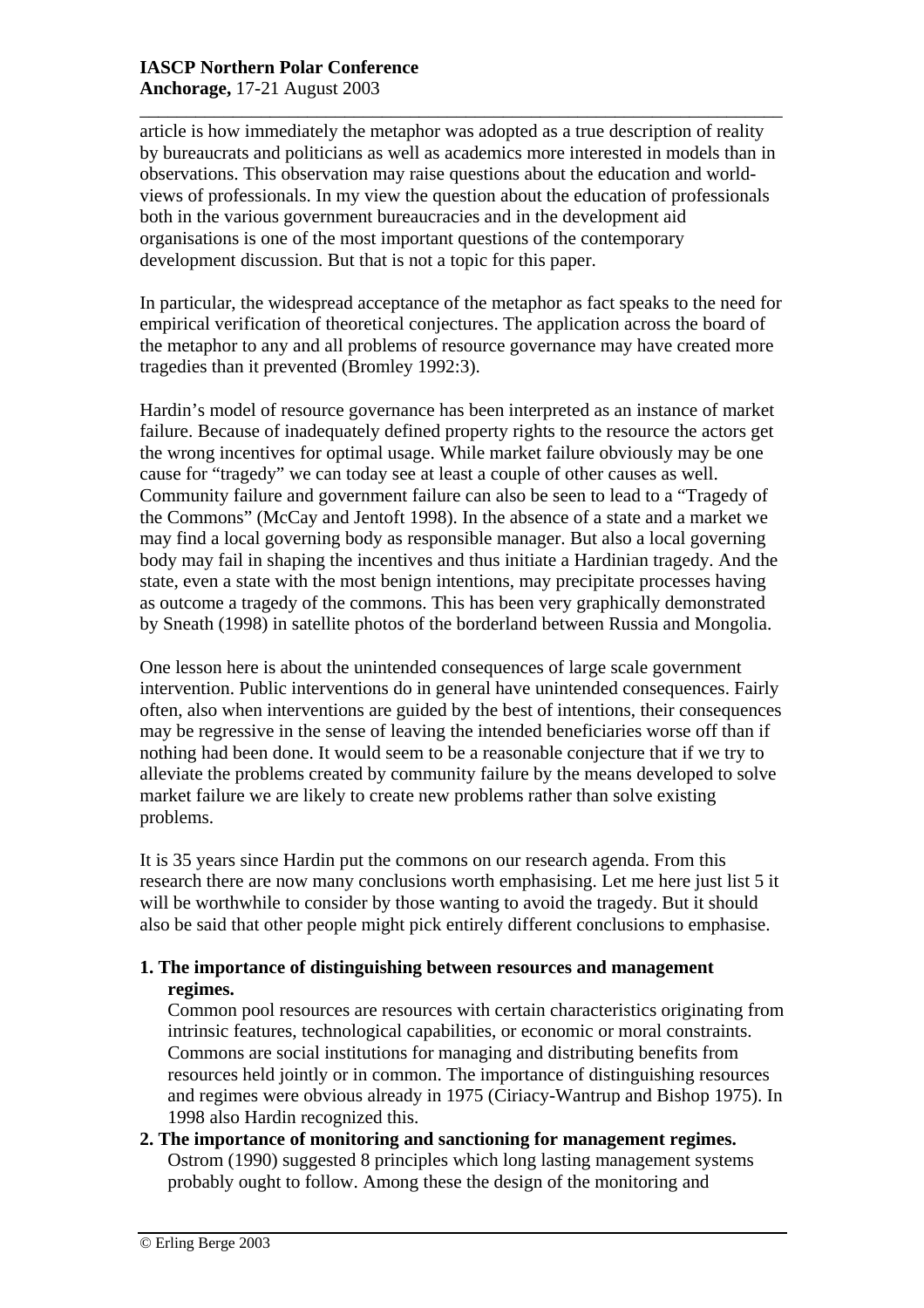### **IASCP Northern Polar Conference**

**Anchorage,** 17-21 August 2003

sanctioning system is very important. Later research has upheld this (see e.g. Fehr and Gächter 2002, Fehr and Rockenback. 2003).

\_\_\_\_\_\_\_\_\_\_\_\_\_\_\_\_\_\_\_\_\_\_\_\_\_\_\_\_\_\_\_\_\_\_\_\_\_\_\_\_\_\_\_\_\_\_\_\_\_\_\_\_\_\_\_\_\_\_\_\_\_\_\_\_\_\_\_\_\_

**3. The importance of matching management system to resource system**  For renewable resources suitable boundaries for regeneration of the resource needs to be the point of departure for a discussion of the management system. For many resources the size of the ecological unit is so big that a modern management system will have to encompass two or more levels of governance. One important theoretical development investigating this aspect is referred to as co-management. But matching eco-system and management boundaries (groundwater, fish stocks, wildlife, etc) may also lead to a system of overlapping jurisdictions requiring a system of commons management involving the various bodies managing specific resources. Then of course there is the social and political problem of matching incentives to outcomes, benefits to costs, rights to duties, etc.

## **4. The importance of variable local conditions**

As research has accumulated on the diversity of conditions, a new appreciation of the role of diversity in ecosystems is entering the discussion of institutional design. Variable local conditions affects the cost of getting appropriate and timely information, the utility of uniform regulations of substantive matters, and the balance of power between central and local actors. How can we encompass variation in the design of institutions?

#### **5. The contradictory roles played by the state**

The state has always played a variety of roles in relation to resource use and management. They are at times contradictory. For example: the position as landlord may at times be difficult to disentangle from the role of provision and production of public goods such as being the ultimate enforcer of property rights. How to factor a theory of the state into a theory of resource governance is a problem not yet solved.

## **Resources and their characteristics**

To understand a bit of the conclusions we should also take note of some of the theoretical concepts developed.

One important development was the realisation that resources have intrinsic and socially defined characteristics that have to be translated into the rules of management. The particular characteristics of **Common Pool Resources** were identified by Vincent and Elinor Ostrom already in 1977. Understanding the implications of the non-excludability characteristic in cases where there also was competition among appropriators became crucial for the discussion of the commons.

| Table T Resource characteristics |                   |                          |
|----------------------------------|-------------------|--------------------------|
| Appropriators are                | Excludable        | Non-excludable           |
| Appropriation is                 |                   |                          |
| Competitive/Rivalry              | PRIVATE GOODS     | <b>COMMON POOL GOODS</b> |
| (subtractable)                   |                   |                          |
| Non-competitive/Non-rivalry      | <b>CLUB GOODS</b> | PUBLIC GOODS             |
| (non-subtractable)               |                   |                          |

## **Table 1 Resource characteristics3**

 $\overline{a}$ <sup>3</sup> Source of table: Ostrom, Vincent, and Elinor Ostrom 1977 "Public Goods and Public Choices", pp. 7-49 in "Alternatives for Delivering Public Services: Toward Improved Performance", ed. E.S. Savas,; Boulder, Colo., Westview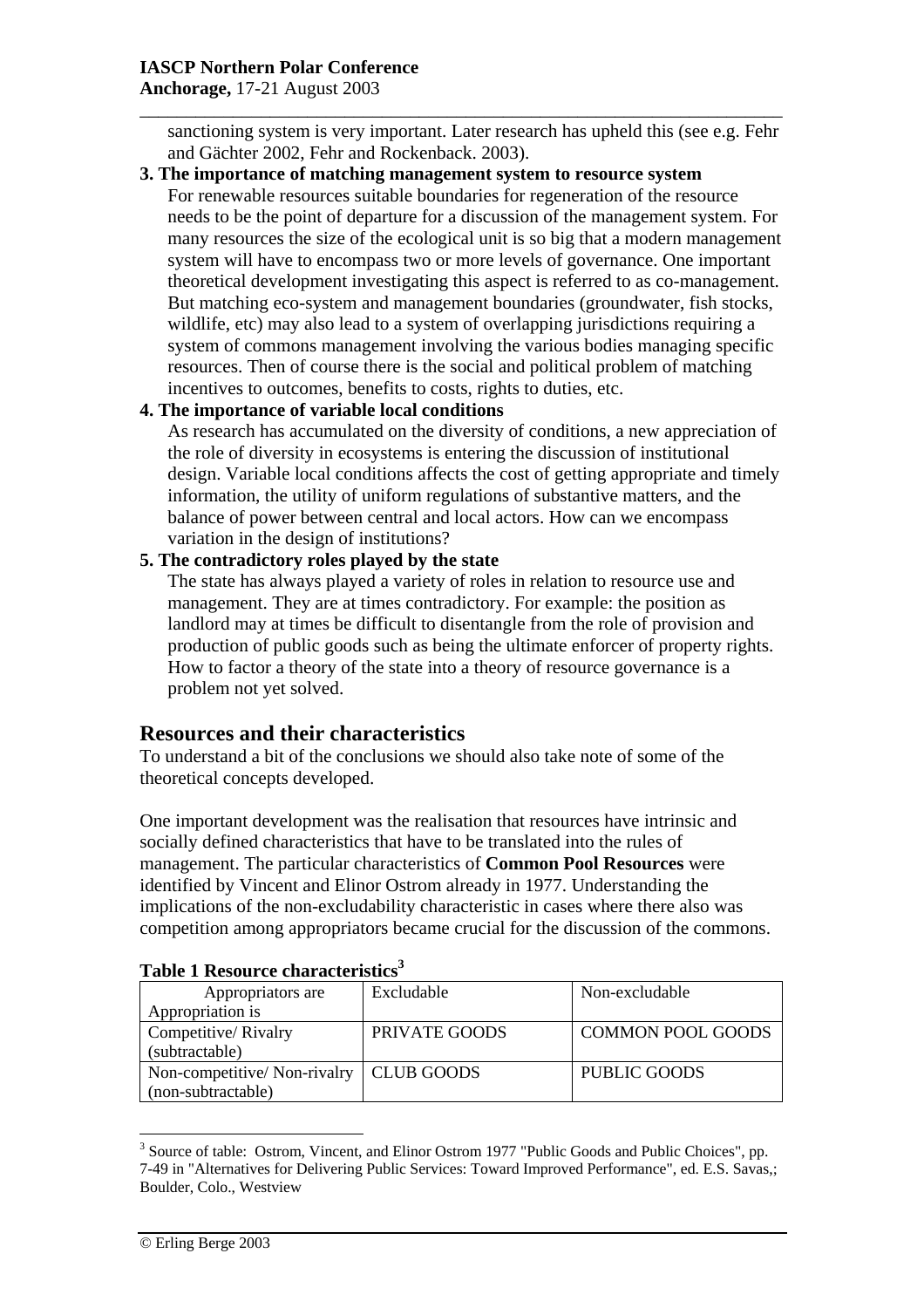But it must be stressed that these are analytical and abstract categories. Few of the specific well defined resources we find around the world can be characterised as being exclusively one or the other of these types.

\_\_\_\_\_\_\_\_\_\_\_\_\_\_\_\_\_\_\_\_\_\_\_\_\_\_\_\_\_\_\_\_\_\_\_\_\_\_\_\_\_\_\_\_\_\_\_\_\_\_\_\_\_\_\_\_\_\_\_\_\_\_\_\_\_\_\_\_\_

Just consider a simple good like taking a "Walk in the wood". You appropriate it by actually walking in the wood. But what kind of good is it? It is technically excludable, but it may in many cases be very costly to exclude, like it is for many common pool resources. It is in general non-subtractable, but will be affected by crowding. Thus it may be either a club good or a public good with utility modified by crowding. Can we a priori from these characteristics say anything about who will hold – or who ought to hold - the right to walk in a particular wood? I think not. The differences between the Scandinavian formalisation of access rights to the non-arable lands in the "All Persons Rights" and the efforts of Common law to enforce a no trespass rule also for nonarable lands are not caused by technical characteristics of the good in question.

The technical details in the specifications of property rights are many and important to the dynamic of the economy. They are changing through time and across space, and are in general moving towards greater diversity and more detail. For management purposes, legal reasoning will divide resources into 3 types:

- **The Ground** (sometimes called the soil) meaning the abstract bounded area,
- **The Specific Material Resources** embedded in the ground, attached to the ground, or flowing over the ground (in general there are limits on how far into the ground and how far above the ground the rights reach), and
- **The Remainder** meaning the future interest in resources not yet discovered or not yet capable of being exploited.

These three types of resources are usually included in discussions of who owns what, and are routinely recognized by mature legal institutions. Landlords are, at a minimum, owners of the ground and are then entitled to the ground rent. It must be emphasized that in principle there may be different owners to the ground, to every single well specified resource, and to the remainder. This is the usual situation in "traditional" or "customary" resource use systems.

The European inclosure<sup>4</sup> processes did not only inclose the land physically, but more important: usually they also unified the bundle of resources embedded in the ground, attached to the ground, or flowing over the ground with the ground and remainder, giving the owner of the ground the title to the land. This was en effort to implement the dominium plenum concept of ownership. It was simple and neat for the bureaucracy, but it did not last. How and why it had to fail in the long run we see an example of in the modern development of regulations of nature. Since different resources often are interdependent in their eco-systems, and since use of some resource may entail externalities, the dominium plenum system of owning needs a system of regulations. In effect one may observe the reintroduction of public ownership to some specific resources located on private lands. The situation of split ownership returns.

 $\overline{a}$ 

<sup>&</sup>lt;sup>4</sup> "In old English law, act of freeing land from rights of common, commonable rights, and generally all rights which obstruct cultivation and the productive employment of labor on the soil." Black 1990:763.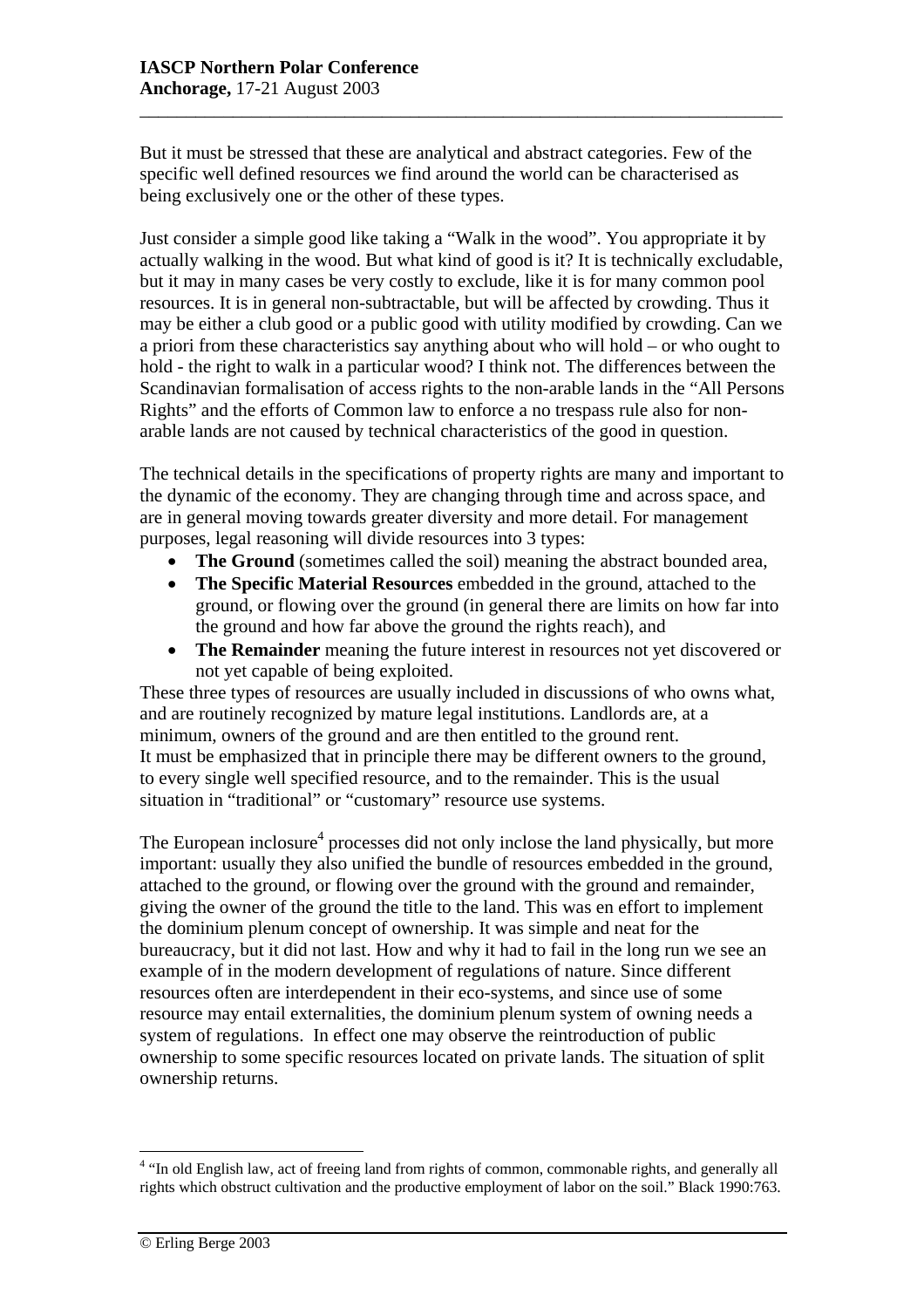## Box 2 *The New Commons: emerging collectively owned resources*

Environmental legislation is at the outset independent of ownership, but is increasingly seen to change the meaning and content of ownership by defining and taking control over two additional types of resources that can be seen as emerging from the remainder:

- **Eco-system services** such as water control, disaster mitigation, local climate control, biodiversity, etc., and
- **Socio-cultural symbols** vested in a landscape (often attached to amenity and heritage sites).

Eco-system services are usually managed through government regulations. Sociocultural symbols are created and sustained by the local culture but now increasingly taken over by national and international bureaucracies.

Eco-systems will produce more than marketable commodities such as timber, cattle, and wildlife, or localities for enjoyment of life. They produce valuable services, or they serve as sinks for pollution. They may also be localities for socio-cultural symbols and identities. Consequences of use and misuse are in theory usually labelled externalities. As the interdependence of usages and externalities became apparent states recognized that eco-system services and socio-cultural symbols are resources and legitimate objects of management. One may say that they emerged as new resources from the remainder.

However, these resources are not usually discussed in the terminology of property rights even though they clearly interact with and affect the stream of benefits

from established property rights. As this process continues it would seem a reasonable guess that we will arrive at a system of interlinked management resembling in many ways some variant of the traditional commons.

\_\_\_\_\_\_\_\_\_\_\_\_\_\_\_\_\_\_\_\_\_\_\_\_\_\_\_\_\_\_\_\_\_\_\_\_\_\_\_\_\_\_\_\_\_\_\_\_\_\_\_\_\_\_\_\_\_\_\_\_\_\_\_\_\_\_\_\_\_

Resources are identified as resources by their necessity for providing benefits to humans. This makes resources into social facts. Eco-systems exist independently of humans. But resources do not. Resources are social constructions defined in relation to ways of making a living. Technological change may "create" new resources as well as "destroy" old. Resources always have a distribution among members of a society creating problems of collective action. The various solutions to these collective action problems are the various property rights we enforce.

The significant point about property rights is that they award the owner the maximum of protection a society can give for secure long term enjoyment of the benefits flowing form ownership. In most of the world this does not amount to much. At best, the rights amount to possession and locally acknowledged security of possession. However, in the capitalist societies of the Western world property rights mean a lot more. The way property rights are defined and protected are presumed to be essential to the economic and social developmental dynamic of these societies and one explanation for lack of economic development is often said to be deficiencies in the definition of property rights (North 1990, Soto 2000).

Let us here briefly return to the question of who owns the mountains of the world and why this is complicated question.

#### **Property rights to mountains**

Most mountains around the world outside Western Europe will be owned by the state in the sense of having a legal title to the land (de jure ownership). But they will also be covered with customary use rights for local communities (de facto ownership).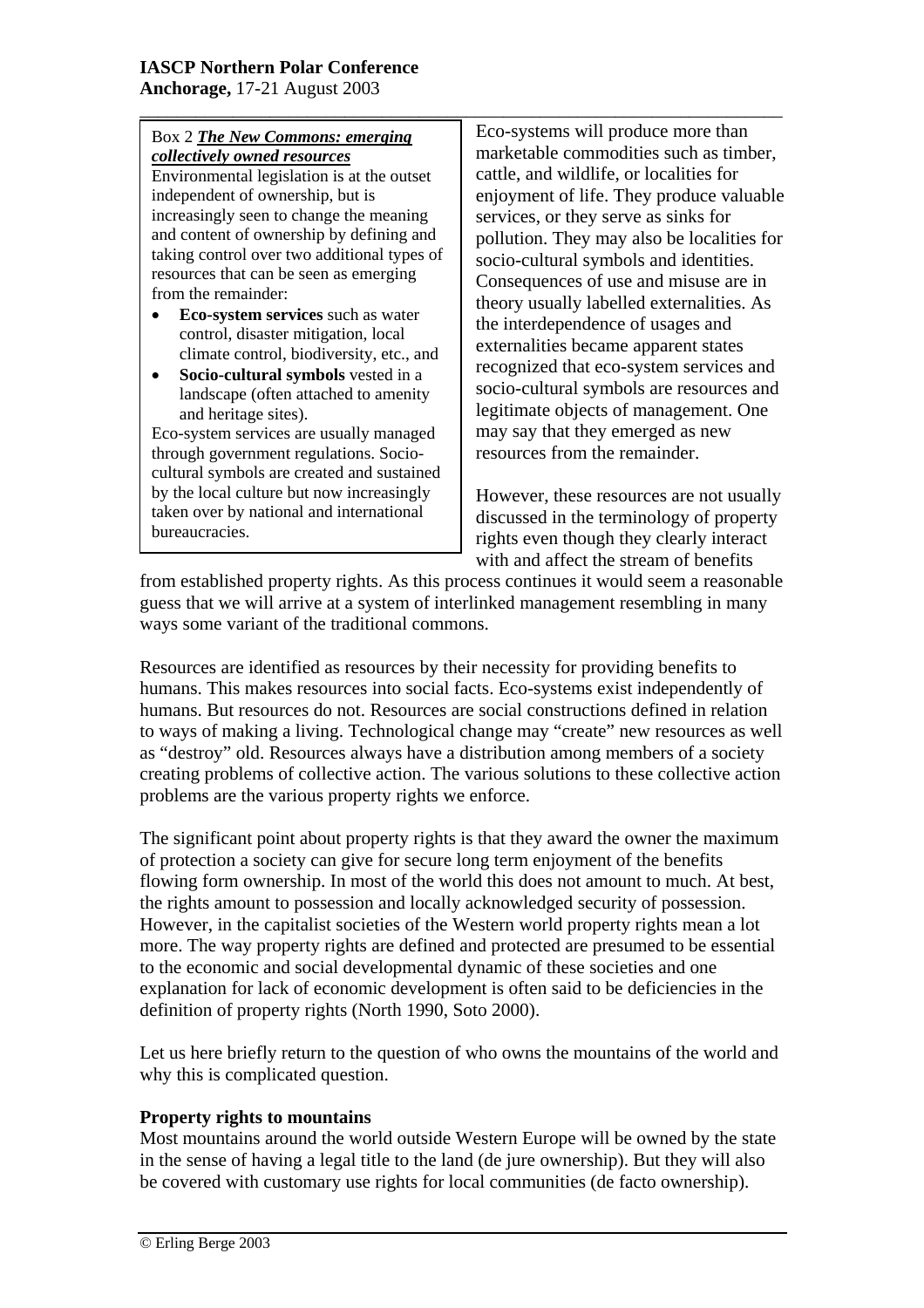\_\_\_\_\_\_\_\_\_\_\_\_\_\_\_\_\_\_\_\_\_\_\_\_\_\_\_\_\_\_\_\_\_\_\_\_\_\_\_\_\_\_\_\_\_\_\_\_\_\_\_\_\_\_\_\_\_\_\_\_\_\_\_\_\_\_\_\_\_ One of the major problems for resource governance in many parts of the world are for governments to acknowledge the existence of customary rights and for the legal bureaucracy to find ways of recording and enforcing such rights. The particular problems of resource governance will usually require legislation and policy designs tailored to the particular conditions of the mountains.

Property rights to mountains are often poorly defined because mountain areas for most of our history have been seen to contain from none to small and dispersed resources. The early modern state claimed ownership of all lands without a well defined citizen in possession (with  $seisin<sup>5</sup>$ ). This doctrine has been adopted by most states around the world and introduces an assumption that the state will own most of the mountains around the world.

Indigenous (or non-capitalist) cultures will usually develop customary law rules similar to property rights for specific material resources. Also socio-cultural symbols may be the objects of property rights rules to the extent that a symbol may be appropriated by individuals or subgroups for their advantage (Godelier 1984). However, symbolic values will usually have higher importance as collective identity markers than as individual assets. Also in modern societies "the commons" are sometimes highly charged with symbolic values (Olwig 2002).

The early modern states tended in their legal systems to bundle "ground", "remainder", and the specific resources into one owner unit. This "dominium plenum" position on ownership and its assumed beneficial economic consequences led to the process of inclosure. But even in the dominium plenum tradition many states enacted specific rules for example for certain kinds of timber, minerals with specific weight above some threshold, or more recently: for oil. Applied to mountains and other areas where the local people only were interested in specific resources and socio-cultural symbols this practice tended to create conflicts: most notably for timber and other resources where social and technological change introduced access to markets with new and larger profit margins.

Social and technological change creates new specific resources usually seen to belong to the owner of the remainder (e.g. generation of hydro-electric power), and it also leads to new regulations of eco-system services. Such developments are often conflicting with customary use rights. Thus the conflict potential is rising. But the level of conflict is for most of the mountain areas low since the effort by states to enforce their claim to property rights range from small to none except for timber, hydroelectric power and mining rights. The result is that local communities and customary uses have continued uninterrupted. For many reasons, such as usage by nomads or pastoralists, for transhumance, or for collective, extensive and infrequent usage, as well as lack of political power, it has often proved hard for mountain communities or individual households to get recognition of their de facto and customary property rights.

Current trends in international law put greater emphasis on de facto rights as these are expressed in customary uses of an area (in developed countries e.g. ILO Convention 169).

 5 Possession of lands under claim of freehold.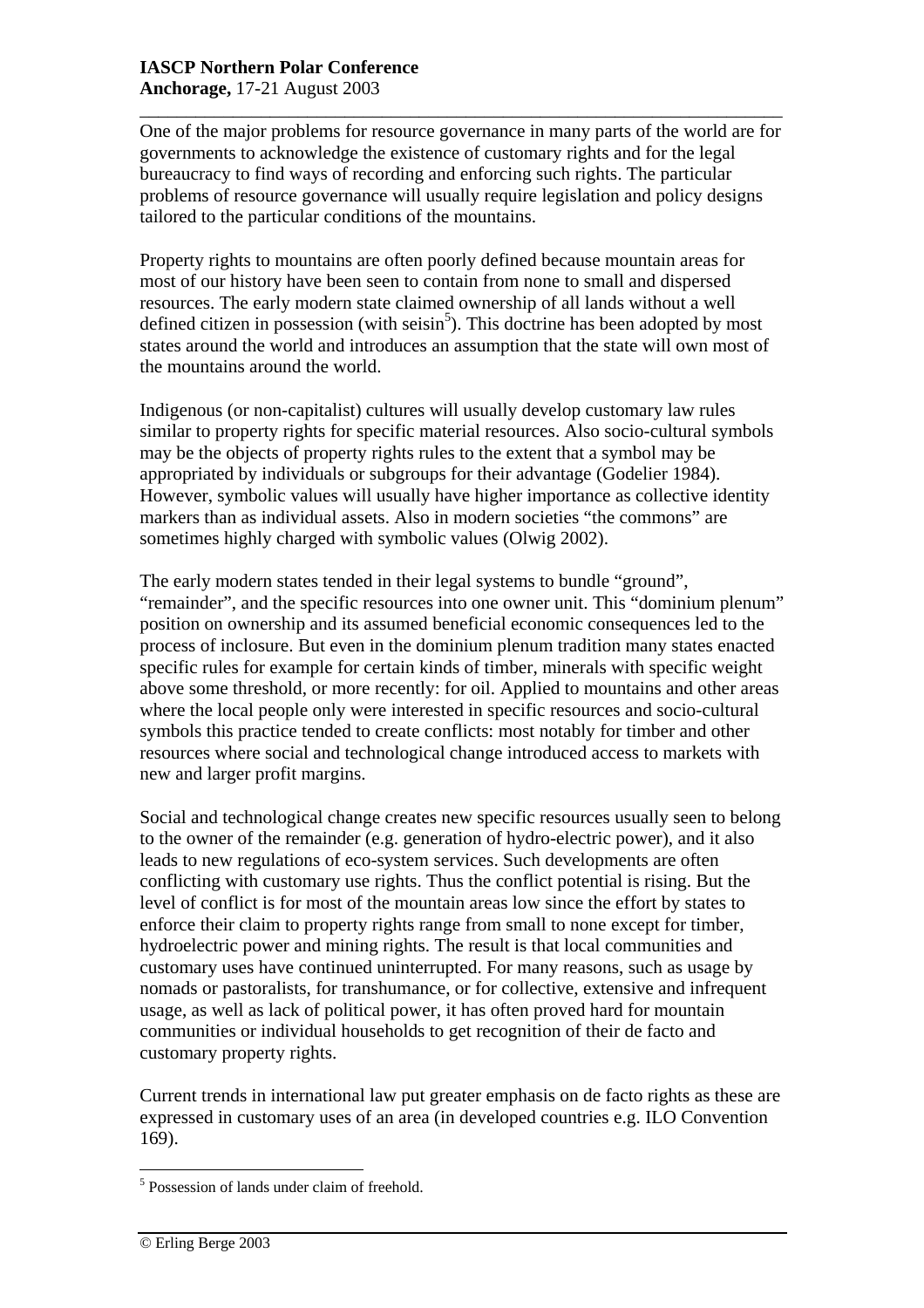## **Concluding remarks**

The study of commons has taken us to a point where some good advice can be given to those who want to change existing management systems.

\_\_\_\_\_\_\_\_\_\_\_\_\_\_\_\_\_\_\_\_\_\_\_\_\_\_\_\_\_\_\_\_\_\_\_\_\_\_\_\_\_\_\_\_\_\_\_\_\_\_\_\_\_\_\_\_\_\_\_\_\_\_\_\_\_\_\_\_\_

Clearly, the tragedy of the commons is not a fiction of the mind or a thing of the past. It is a process that may obtain in certain circumstances such as if

- Management is impossible or considered to be too costly, or
- Incentives are changed by shifts in technology of appropriation or access to markets, or if
- Social dislocations drive populations into new ecosystems or increase or concentrate the population within an eco-system very rapidly

Besides war, one frequent source of dislocations has been governments trying to reorganise land use or improve on land use. Improving on land use usually means changes in the management system. But changing a management system means changing the property rights. Even just introducing regulations of environmental services change property rights. If, and when, governments want to change property rights there are some issues that need to be considered.

One that needs to be considered carefully is the purpose of the ownership. Acting as a trustee, as most public ownership is about, requires a different institutional environment than ordinary ownership.

Another issue is the choice between individual and collective ownership. There are often good arguments for preferring collective ownership if for example

- 1. Resource characteristics imply that it is impossible, difficult or too costly to exclude appropriators, or if
- 2. Resource interactions may imply a necessity for appropriators to coordinate activities. Common property will provide a setting for solving their collective action problems, or if
- 3. In a commons the problems of distribution of goods and equity in access to vital resources may be easier to solve. The commons may provide a safety net for the poor and for new generations.

In a choice between "resource" and "community" based management there seems today to be good arguments favouring the community approach. Both resource interactions and distributional problems within the community would suggest so. Also the role of uncertainty about dynamics of the local resource system and the importance of early information about changes in the resource conditions will favour a responsible local level governing body. In structuring the relation between the central state and local communities an approach where procedures and justice are emphasised by the state and local power of substantive decisions are exercised by the community might be recommended in many cases. In particular one should think about how the legal framework might be shaped or changed from below without losing consistency with important global goals about human rights and welfare distribution.

The commons as a management regime is of course necessary for a "real" common pool resource, but it is also the best management regime in several other situations, such as if moral and political choice dictates that all persons within a group shall have a minimum level of access to a resource system.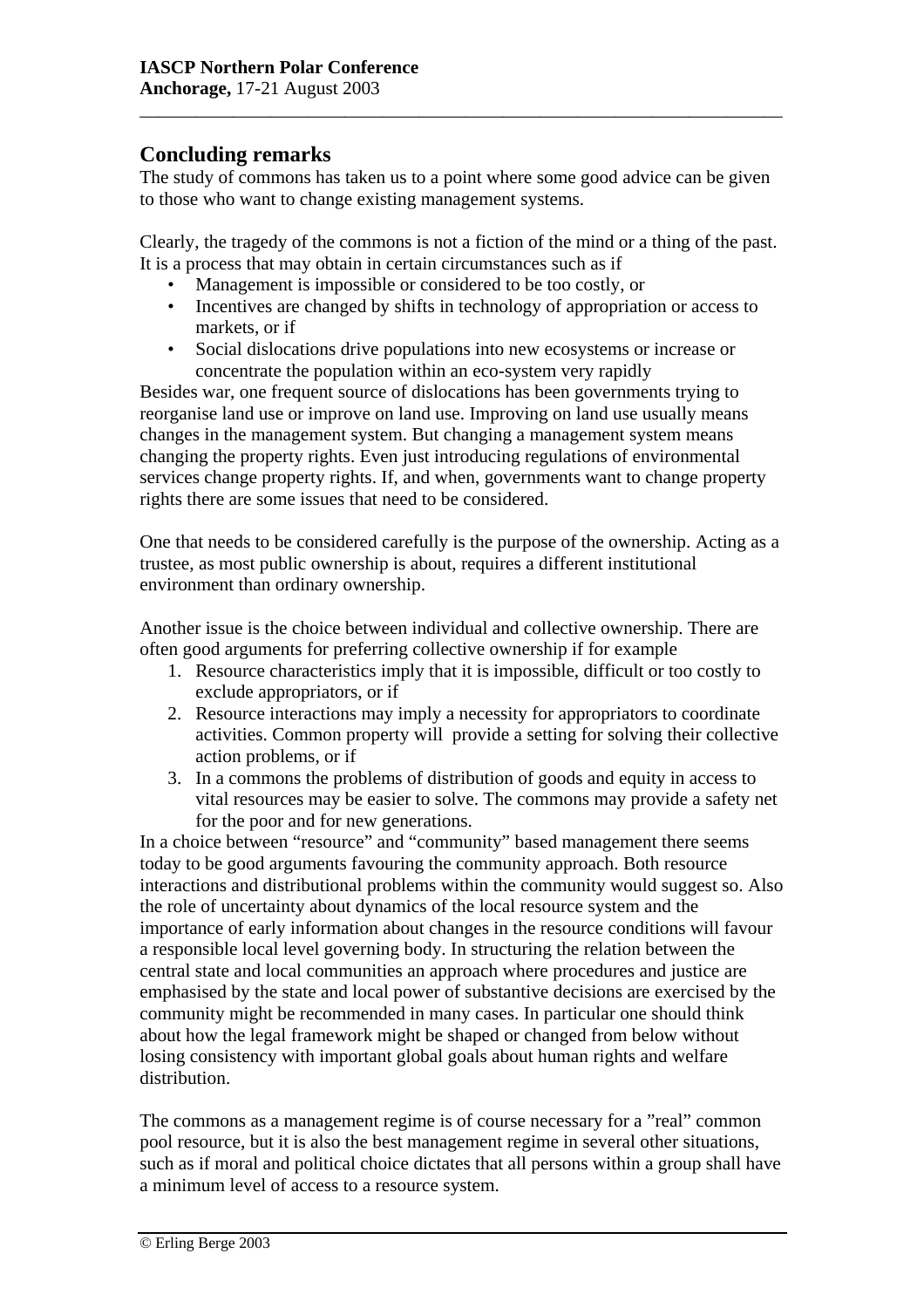#### **IASCP Northern Polar Conference Anchorage,** 17-21 August 2003

We must also recognise that in many resource systems, such as forests, the number and variety of useful resources within a reasonable ecosystem unit are so large that the size of a workforce for optimal use is considerably larger than a single family (even in its extended form). Allocating specific resources to different families may be done but usually one will find that resources are interdependent in ways that require collective action to organise use and maintenance.

\_\_\_\_\_\_\_\_\_\_\_\_\_\_\_\_\_\_\_\_\_\_\_\_\_\_\_\_\_\_\_\_\_\_\_\_\_\_\_\_\_\_\_\_\_\_\_\_\_\_\_\_\_\_\_\_\_\_\_\_\_\_\_\_\_\_\_\_\_

We must also recognise that the internal dynamic of some resources, or their spatial requirements require management systems spanning more time and space than individual humans can be expected to handle in a reasonable fashion.

Finally we must understand that the dynamics of complex resource systems is unpredictable in ways that make central or state management difficult if not impossible with ordinary bureaucratic technology. A traditional commons organisation may be better than individual ownership in overcoming the inherent uncertainty of the resource dynamic, and transforming experiences into practical management decisions.